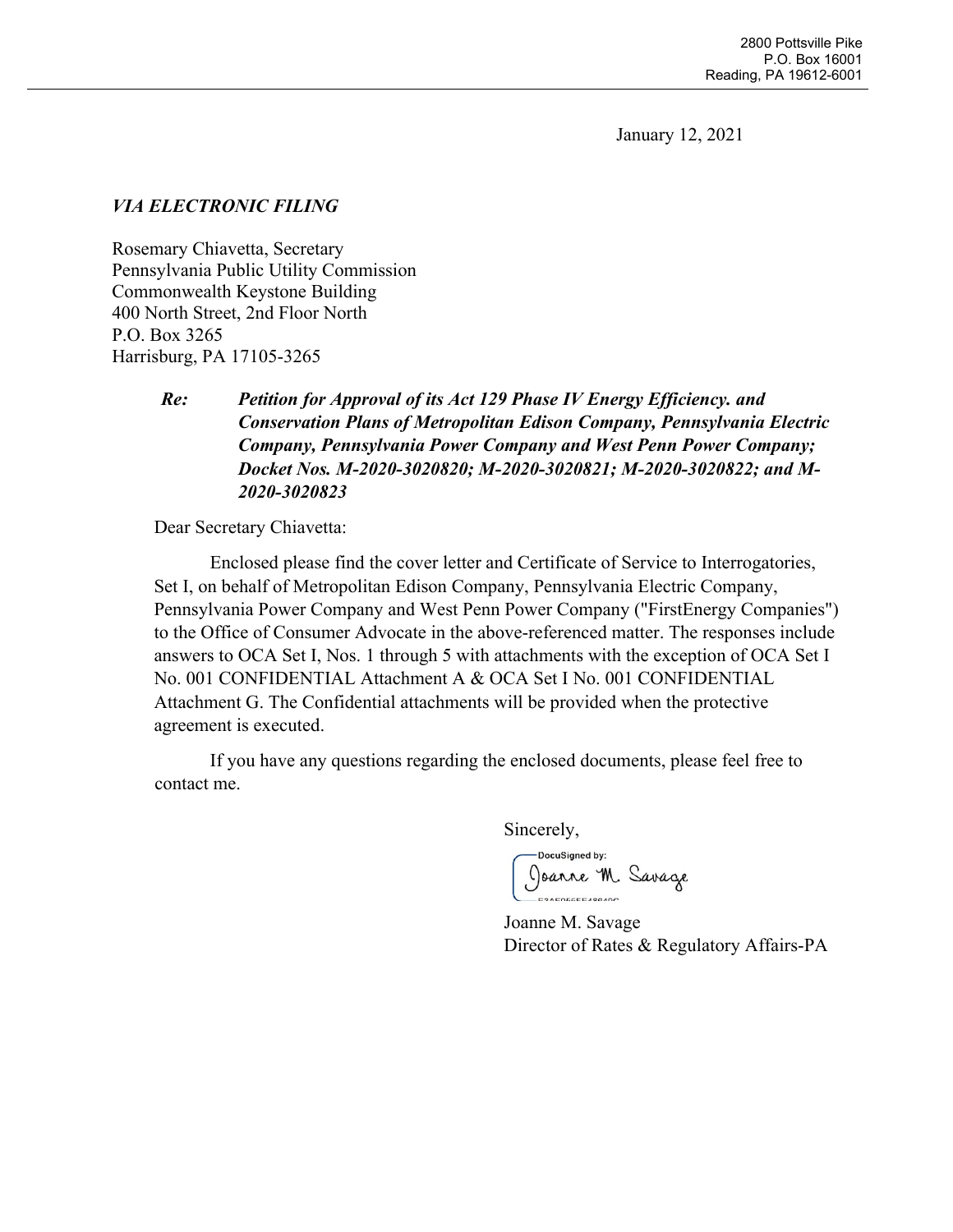January 12, 2021

## *VIA ELECTRONIC FILING*

Christy Appleby, Esquire Office of Consumer Advocate 555 Walnut Street, 5th Floor Harrisburg, PA 17101

## *Re:* **Joint Petition for Consolidation of Proceedings and Approval of the Phase IV Energy Efficiency and Conservation Plan of Metropolitan Edison Company, Pennsylvania Electric Company, Pennsylvania Power Company, and West Penn Power Company - Docket Nos. M-2020-3020820, M-2020-3020821, M-2020-3020822, M-2020-3020823**

Dear Ms. Appleby:

Enclosed are Interrogatories. Set I, on behalf of Metropolitan Edison Company, Pennsylvania Electric Company, Pennsylvania Power Company and West Penn Power Company ("FirstEnergy Companies") in the above-referenced matter for your response in accord with regulations of the Commission and the Orders of the Presiding Officer. The responses include answers to OCA Set I, Nos. 1 through 5 with attachments with the exception of OCA Set I No. 001 CONFIDENTIAL Attachment A & OCA Set I No. 001 CONFIDENTIAL Attachment G. The Confidential attachments will be provided when the protective agreement is executed.

Please contact me if you have any questions regarding the foregoing. Copies have been served as indicated in the attached Certificate of Service.

Sincerely,

**DocuSianed by:** Joanne M. Savage

Joanne M. Savage Director of Rates & Regulatory Affairs-PA

Enclosures

c: As Per Certificate of Service